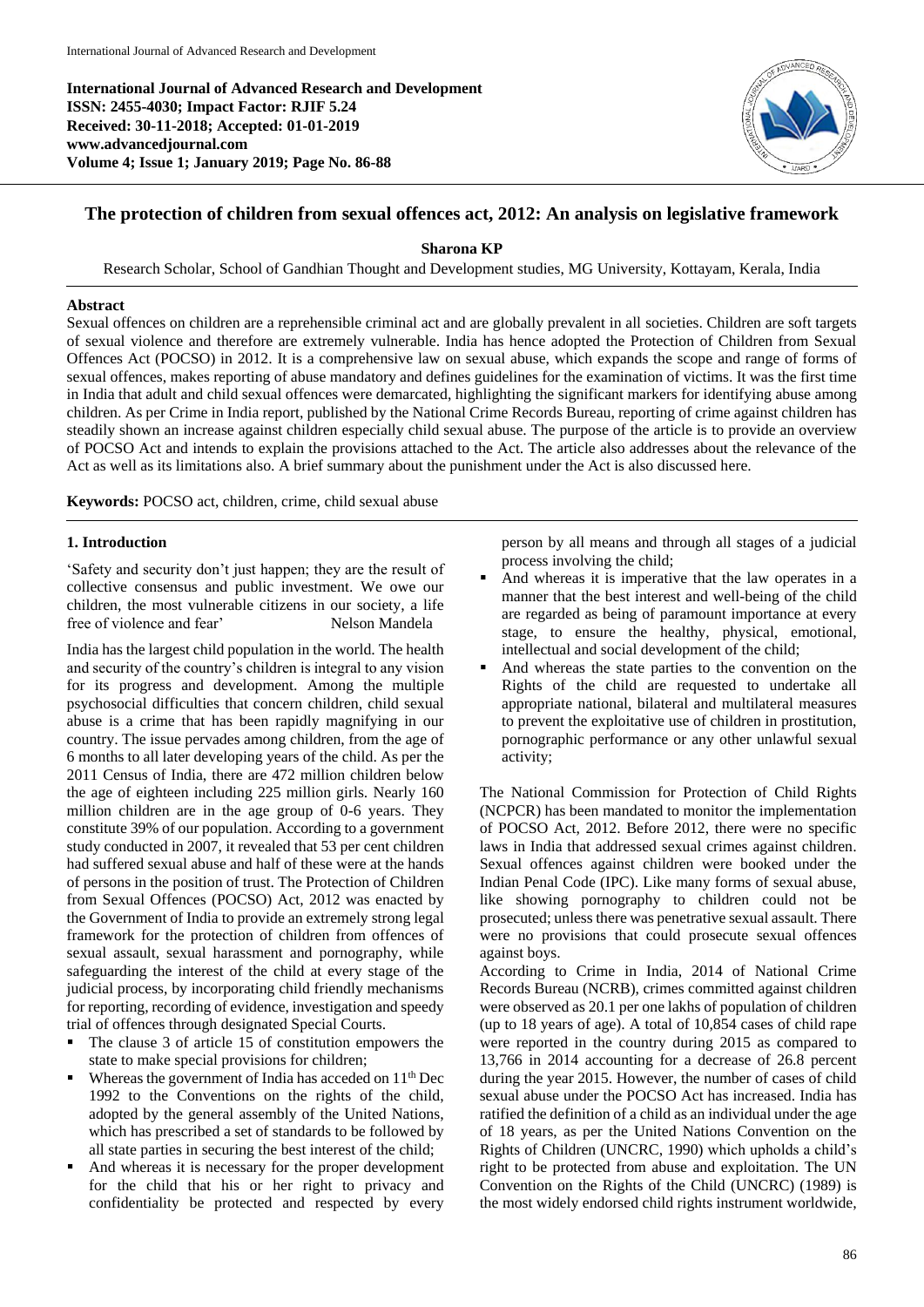which was ratified by India (1992) and defines children as all persons up to the age of 18 years.

Defining violence and children protection rights, the Article 19 of UNCRC declares, "States Parties shall take all appropriate legislative, administrative, social and educational measures to protect the child from all forms of physical or mental violence, injury or abuse, neglect or negligent treatment, maltreatment or exploitation, including sexual abuse, while in the care of parent(s), legal guardian(s) or any other person who has the care of the child". Although the Right to Education Act (RTE) 2009 prohibits physical and mental harassment of children in school, Protection of Children from Sexual Offences Act (2012), POCSO is the primary law that would apply with regard to child sexual abuse. Prior to POCSO sexual offences against children were tried under laws governing adults (such as Section 376 for rape) and there were no special measures addressing the additional vulnerability of a child victim of sexual abuse.

Child Sexual Abuse (CSA) refers to the involvement of a ch ild in any sexual activity

- 1) That the child does not understand
- 2) The child is unable to give informed consent to
- 3) The child is not developmentally prepared for and cannot give consent to; and,
- 4) Which Violates the laws or norms of society

# **2. Importance of POCSO**

The Protection of Children from Sexual Offences Act (POCSO), 2012 strengthens the legal provisions for the protection of children from sexual abuse and exploitation. The Indian Penal Code (IPC) does not differentiate between adult and child victims whereas the POCSO Act specifically deals with sexual offences committed against children. The POCSO Act penalises sexual offences committed against both male and female child victims whereas the IPC does not take into account rape committed on a male child. The POCSO Act provides for the establishment of Special Courts for trial of offences and incorporates child-friendly procedures for reporting, recording of evidence, investigation and trial of offences. Like rape, hitherto, including sexual offences against children were dealt under IPC but a large number of offences against children were not adequately addressed by the existing laws. Such offences against children needed to be defined explicitly and countered through adequate penalties as effective deterrence. Therefore, to deal with such sexual offences against children, the Government brought in a special law "The Protection of Children from Sexual Offences Act, 2012". The Act came into force with effect from 14th November, 2012 along with the Rules framed there under. This Act provide for award of compensation, including interim compensation, to a child victim on the basis of criteria such as loss of education or employment opportunities, as well as consequences suffered as a result of the abuse such as disease, disability and pregnancy. The Act also provides for conditions of medical examination of a child in respect of whom any offence has been committed. Similarly, the Act also provides specifically certain parameters of reporting and restraint for media.

#### **3. Child Sexual Offences and Punishments**

The POCSO Act defines a child as anyone who is below 18 years of age and provides protection to all children below the age of 18 from the offence and also provides for stringent punishment, which has been graded as per the gravity of the

offence. The national policy for children, 2013 mandates the state to "create a caring, protective and safe environment for all children, to reduce their vulnerability in all situations and to keep them safe at all places, especially public spaces". The 12th 5-year plan (2011–2016) of the Ministry of Women and Child Development has also emphasized on the need for strict preventive measures for child abuse.

The sexual offences under this Act includes actual or attempted penetrative sexual intercourse with a child and also non penetrative sexual activity like rubbing the penis between the child's thigh or genitals. Fondling of child's sexual parts and oral sex; the adult showing his or her private parts and also exploitive use of child in pornography or showing pornography comes under the offences of this Act. The offences like letting of child to watch or hear an act of sexual intercourse and inappropriate watching a child undress or using the bathroom is punishable under POCSO Act. Defining child as any person below the age of 18 years, POCSO Act, 2012 enumerates provisions for punishing varieties of child sexual abuse. They are discussed herein below

- Penetrative sexual assault is punishable with imprisonment of minimum 7 years extendable up to life imprisonment along with fine and Aggravated penetrative sexual assault is punishable with imprisonment of minimum 10 years extendable to life imprisonment along with fine.
- Sexual assault is punishable with imprisonment of 3 years extendable up to 5 years along with fine.
- Aggravated sexual assault is punishable with a term of 5 years extendable up to 7 years along with fine.
- Sexual harassment is made punishable with an imprisonment for a term of up to 3 years along with fine. Sexual harassment, here, includes utterances of words or sounds, making gesture, exhibiting object or part of body to the child, making child exhibit his body or part of body, showing pictures or videos for pornographic purposes to the child, stalking the child, enticing child for pornographic purpose.
- Using child for pornographic purposes is punishable with up to 5 years imprisonment along with fine and up to 7 years imprisonment for second/ subsequent conviction and Storing pornographic material involving a child for commercial purposes is punishable with up to 3 years imprisonment/fine/both (POCSO Act, 2012).

## **4. Limitations of Act**

The Act does not mention any rules of reporting or exemption from reporting when a patient reports to a therapist or mental health professional / psychiatrist about abuse or sexual assaults that happened in their childhood, when they come for therapy years later in life.

Protection of people who report the abuse, very often they will be in grave danger. E.g. when a teacher reports that the student is abused by a family member, the doctor or the mental health professionals dealing with the case also come across the same difficulty. No protective measures are offered for the person who reports abuse. Obligation to report, without providing protection for the one who reports, including children other than the victim, can be dangerous (Sagar R, 2014)<sup>[10]</sup>.

The borderline traits which may be seen among adolescents are not a considered aspect in the phase of inquiry and prosecution of a case of child sex abuse